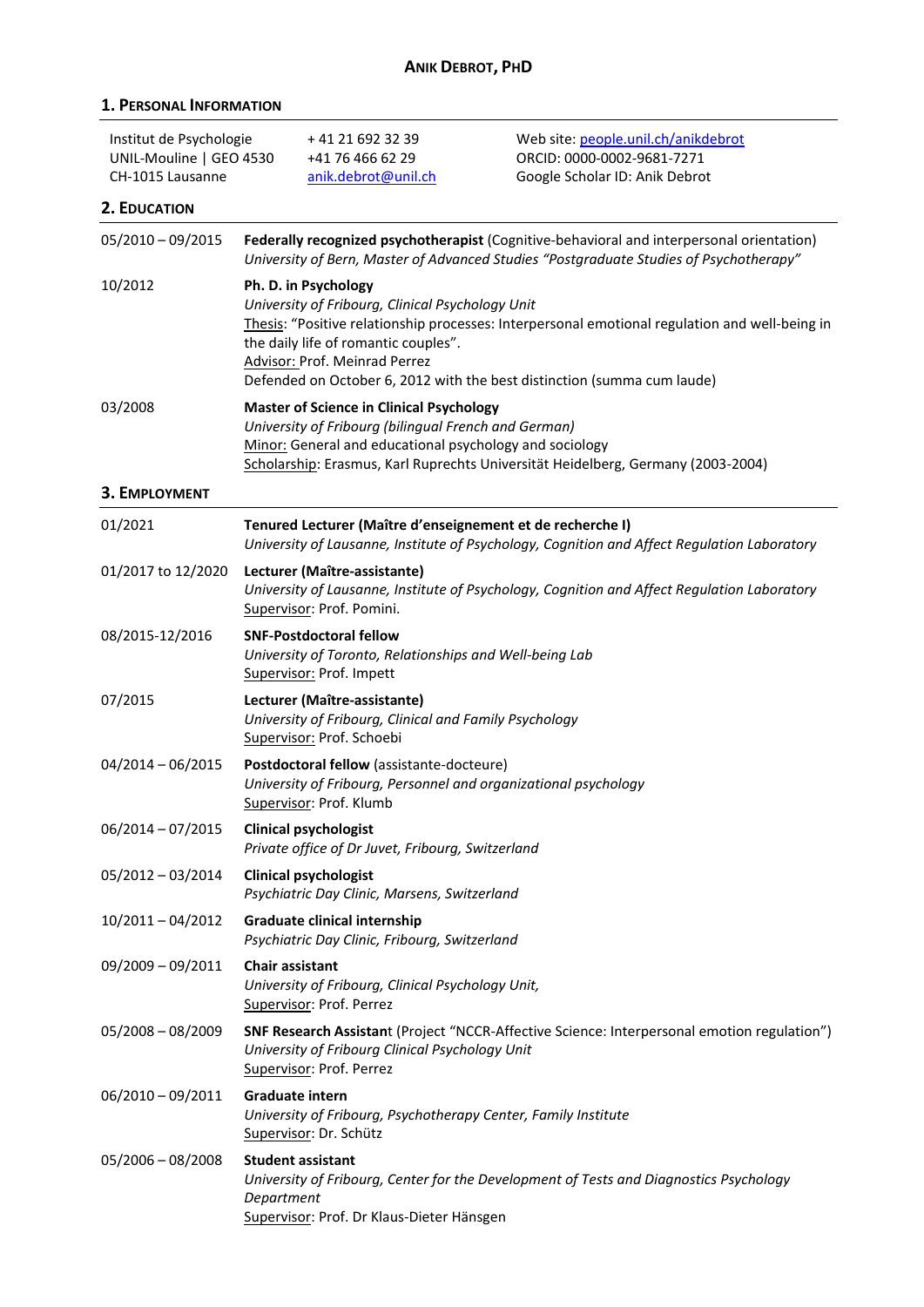## **4. INSTITUTIONAL ACTIVITIES**

| 07/2021 to date    | Member of the Bureau du Conseil de l'Institut de Psychologie, Université de Lausanne                                                                                                                    |
|--------------------|---------------------------------------------------------------------------------------------------------------------------------------------------------------------------------------------------------|
| 03/2019 to 09/2020 | Director of the CARLA laboratory (Cognitive and Affective Regulation lab)<br>University of Lausanne, Institute of Psychology                                                                            |
| 08/2019            | Representative of the scientific collaborators (corps intermédiaire)<br>Election committee (commission de presentation) for a professorship position<br>University of Lausanne, Institute of Psychology |
| 11/2010            | Representative of the scientific collaborators (corps intermédiaire)<br>Election committee for a professorship position<br>University of Fribourg, Psychology Department                                |
| 2009-2011          | Representative of the scientific collaborators (corps intermédiaire)<br>Psychology department council<br>University of Fribourg, Psychology Department                                                  |

# **5. APPROVED RESEARCH PROJECTS**

| 06/2020 | Development and Validation of the Social Thermoregulation, Risk Avoidance, and Eating<br>Questionnaire - 2 (STRAEQ-2)<br>Commission d'éthique de la recherche, Université de Lausanne<br>Principal Investigators : Mr. O. Dujols. Prof. H. R. Ijzerman, Prof. Klein                                  |
|---------|------------------------------------------------------------------------------------------------------------------------------------------------------------------------------------------------------------------------------------------------------------------------------------------------------|
| 05/2020 | L'amour à l'époque du COVID (Love in the time of COVID)<br>Commission d'éthique de la recherche, Université de Lausanne<br>Responsible for the French version of the project<br>(Principal investigators: Prof. Richard Slatcher, Dr Rhonda Balzarini, Mrs Giulia Zoppolat)                          |
| 03/2020 | Experiences of touch in couples of depressive partners and its association with personal and<br>relational well-being<br>Commission cantonale (VD) d'éthique de la recherche sur l'être humain<br>Principal investigator                                                                             |
| 01/2020 | Élargissement de l'utilisation d'un outil d'auto-évaluation des ressources<br>Research Commission, Faculty of Social and Political Sciences, University of Lausanne Principal<br>investigator<br>Amount granted: 2'400 CHF                                                                           |
| 09/2019 | Estudio Piel a Piel: Contacto Físico en Relaciones Cercanas<br>Comité de Ética de la Investigación, Facultad de Ciencias Sociales, Universidad de Chile<br>Co-investigator (Principal investigators: Prof. Alcalde)                                                                                  |
| 02/2019 | Touch, interaction styles and depression in couples<br>Research Commission, Faculty of Social and Political Sciences, University of Lausanne<br>Principal investigator<br>Amount granted: 2'500 CHF                                                                                                  |
| 10/2018 | LIVIA-FR: Non-controlled evaluation of a French unguided internet-based self-help<br>intervention for adults struggling with prolonged grief symptoms after the loss of their<br>romantic partner<br>Commission cantonale (VD) d'éthique de la recherche sur l'être humain<br>Principal investigator |
| 09/2018 | LIVIA-FR: An online unguided self-help intervention for people struggling with interpersonal loss<br>Swiss National Science Foundation, Project funding for 4 years (2019-2022)<br>Principal investigator with Prof. Pomini<br>Amount granted: 407'755 CHF                                           |
| 02/2018 | Touch in close relationships of Latino-American<br>Research Commission, Faculty of Social and Political Sciences, University of Lausanne<br>Principal investigator<br>Amount granted: 2'345 CHF                                                                                                      |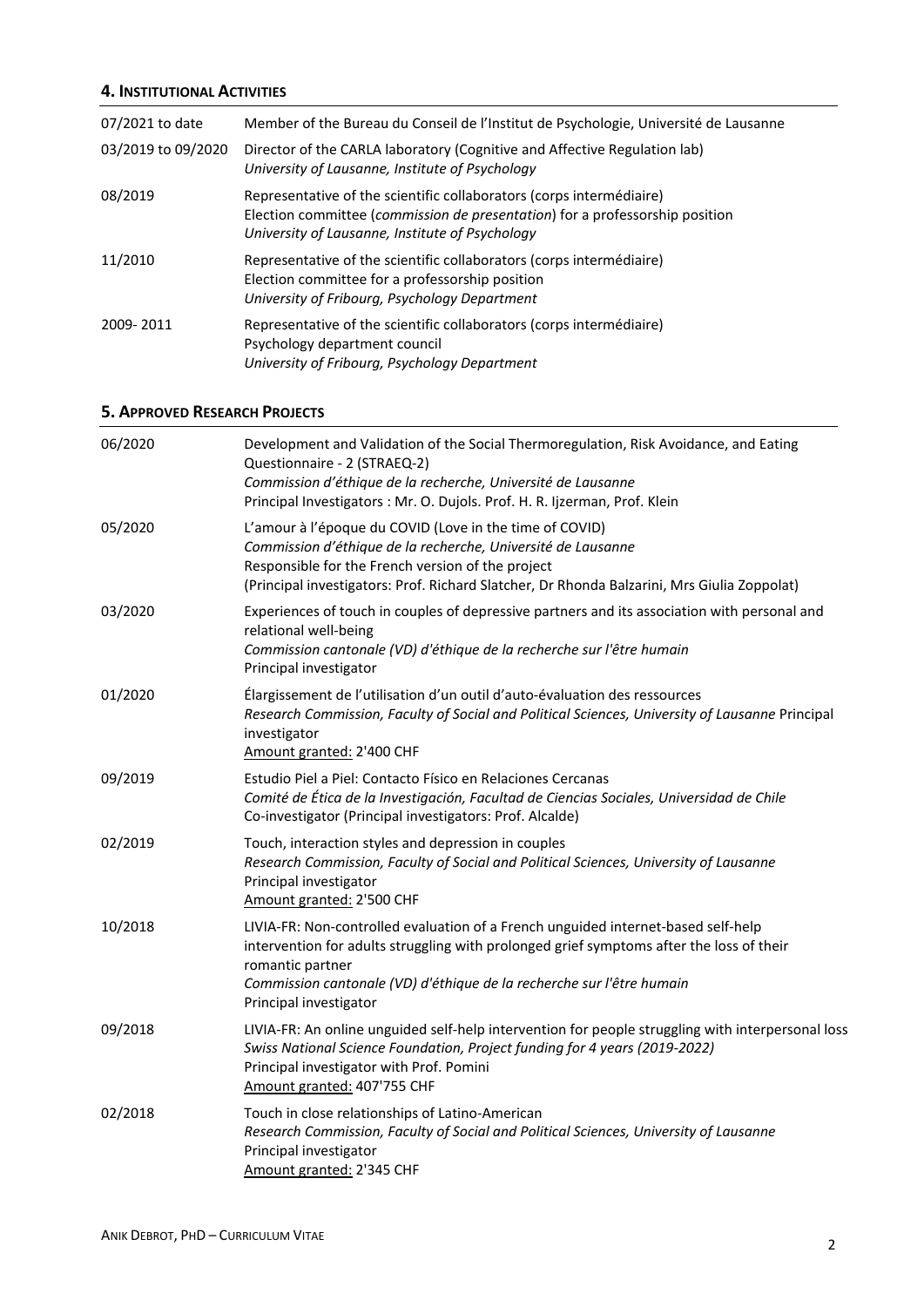| 06/2017 | LIVIA-FR: Online unguided intervention for bereaved and separated individuals<br>Research Commission, Faculty of Social and Political Sciences, University of Lausanne<br>Principal investigator<br>Amount granted: 4'220 CHF                                                                                                                                                                                                                   |
|---------|-------------------------------------------------------------------------------------------------------------------------------------------------------------------------------------------------------------------------------------------------------------------------------------------------------------------------------------------------------------------------------------------------------------------------------------------------|
| 07/2016 | Touch, well-being and stress in romantic relationships: The role of attachment<br>Swiss National Science Foundation: Research support within the Early PostDoc Mobility<br>Principal investigator<br>Amount granted: 2605 CHF                                                                                                                                                                                                                   |
| 09/2014 | Touch as stress buffer: An experimental study<br>Commission cantonale (VD) d'éthique de la recherche sur l'être humain.<br>Principal investigator<br>Amount granted (total): 4'910.- CHF<br>Sponsors: "Fonds d'action facultaire, Faculté des Lettres de l'Université de Fribourg", "Fonds<br>du centenaire de l'Université de Fribourg", "Association des amis de l'Université de Fribourg",<br>Institue of Psychology, University of Lausanne |
| 02/2013 | Basis documentation of the users of two psychiatric day clinic of the Canton Fribourg<br>Ethic Committee of the Canton Fribourg<br>Co-investigator (Principal investigator: Dr. Salamin)                                                                                                                                                                                                                                                        |
| 09/2009 | Daily intra- and interpersonal emotion regulation in couples<br>Ethics committee of the German Association of Psychology<br>Co-investigator (Principal investigator: Dr. Horn)                                                                                                                                                                                                                                                                  |

# **6. STUDENTS' SUPERVISION**

| Current             | Co-supervisor of 1 PhD thesis with Prof. Pomini<br>University of Lausanne<br>Student: Maya Kheyar                                                                                                                                                                                                                                                                                                                                                                                                                                                                                                                                                                                                                                                                                                                                                                                                           |
|---------------------|-------------------------------------------------------------------------------------------------------------------------------------------------------------------------------------------------------------------------------------------------------------------------------------------------------------------------------------------------------------------------------------------------------------------------------------------------------------------------------------------------------------------------------------------------------------------------------------------------------------------------------------------------------------------------------------------------------------------------------------------------------------------------------------------------------------------------------------------------------------------------------------------------------------|
|                     | <b>Member of the Dissertation Committee</b><br>University of Rochester<br>Student: Alexandra Black                                                                                                                                                                                                                                                                                                                                                                                                                                                                                                                                                                                                                                                                                                                                                                                                          |
|                     | <b>Supervisor of 4 Master thesis</b><br>University of Lausanne<br>Students: Sarah Baur, Ileana Di Vattimo Losada, Emmanuelle Freymond, Aurore Keim.                                                                                                                                                                                                                                                                                                                                                                                                                                                                                                                                                                                                                                                                                                                                                         |
| $02/2017 - 09/2021$ | <b>Supervisor of 18 Master thesis</b><br>University of Lausanne<br>Students: Argelia Arestigui, Alissa Bertini-Morini, Seyda Demircan, Sabrina Didisheim, Lisa<br>Dumont, Marina Fasolin, Audrey Ferrari, Mathieu Frossard, Prisca Gerber, Elena Gervasoni,<br>Patricia Giobbi, Sophie Heurtault, Virginie Martin, Sabina Nölli, Maria Papadopoulou, Maria<br>Remon Ore, Mélissa Roy, Priscilla Schatzer.                                                                                                                                                                                                                                                                                                                                                                                                                                                                                                   |
|                     | <b>Supervision of 4 Bachelor thesis</b><br>University of Lausanne<br>Students: Liza Nahrath, Marco Ferreiro, Daniel Geis, Miléna Martineau.                                                                                                                                                                                                                                                                                                                                                                                                                                                                                                                                                                                                                                                                                                                                                                 |
|                     | <b>Member of 17 Master thesis Defense Committees</b><br>University of Lausanne, Leiden University & Centre Hospitalier Universitaire Vaudois<br>Students: Sabrine Ben Brahim (supervisor: Jean-Claude Métraux), Mihaela Moga (supervisor:<br>Prof. Pomini), Isabel Cardenas Castro (supervisor: Jean-Claude Métraux), Elsa Pizzinato<br>(supervisor: Dr. Sarrrasin), Mallaury Viaud (supervisor: prof. Dan-Glauser), Anouchka<br>Ravedoni (supervisor: Prof. Darwiche), Mélissa Piquerez (supervisor: Dr. Sarrasin), Kerem<br>Besim Durbin (supervisor: Prof. Tollenaar), Aaricia Perrig (supervisor: Prof. Pomini), Irina<br>Tremea (supervisor: Prof. Mohr), Dominique Flück (supervisor: Prof. Pomini), Esther<br>Liekmeier (supervisor: Prof. Pomini), & Céline Ronchietto (supervisor: Prof. Pomini), Maria<br>Sole Maimone (supervisor: Prof. de Roten) & Natascha Usai (supervisor: Prof. de Roten). |
|                     | <b>Supervisor of 1 CAS thesis</b><br>CAS in Positive Psychology, Continuous Training UNIL-EPFL<br>Student: Ketsia DiBetta                                                                                                                                                                                                                                                                                                                                                                                                                                                                                                                                                                                                                                                                                                                                                                                   |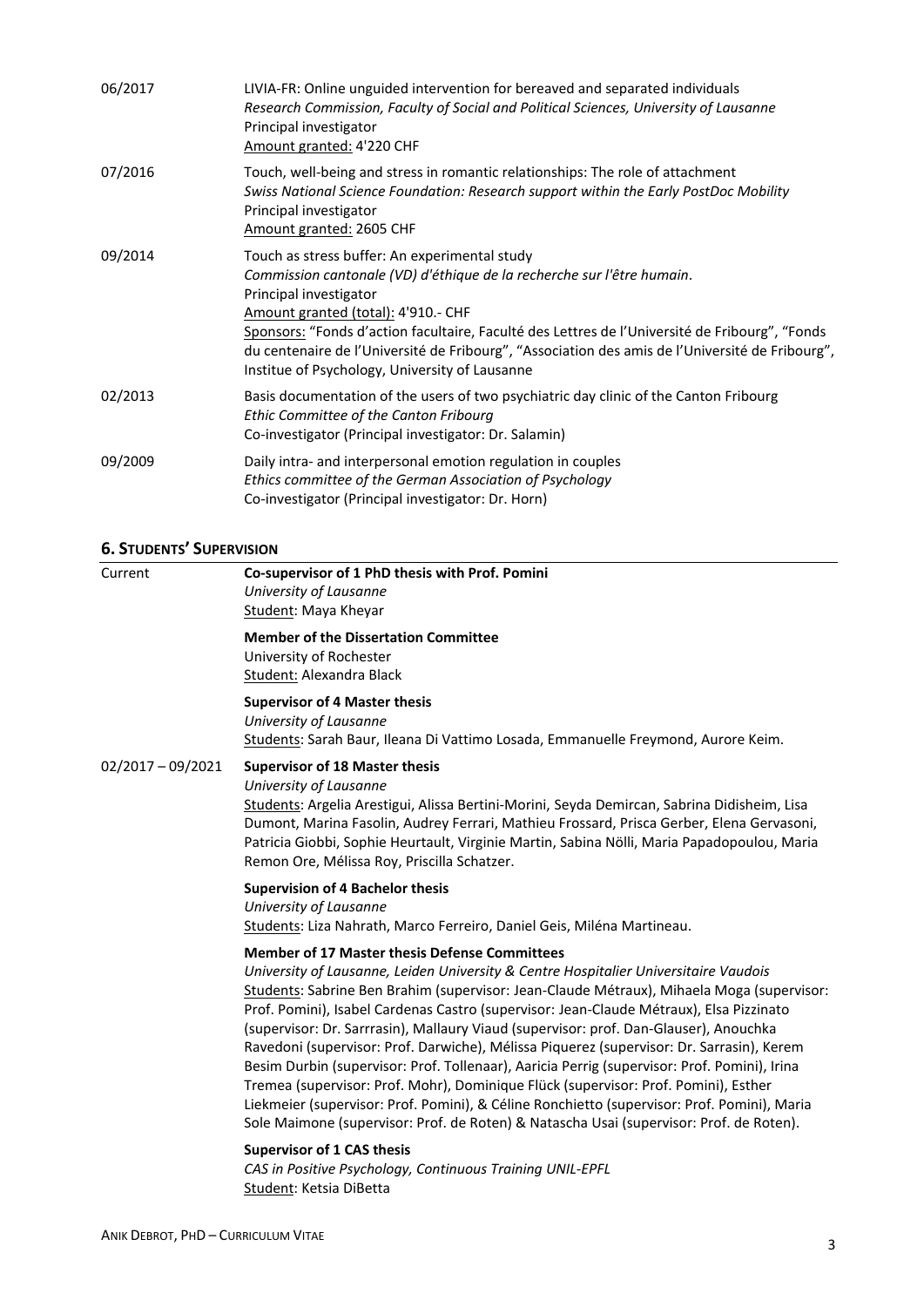| $01/2016 - 12/2016$ | Supervision of 10 Undergraduate Student assistants<br>Students: Rebecca Whitney, Sarah Hasni, Hafsa Dar, Nicolette Stogios, Hillary Nguy, James<br>Jung, Ayesha Asif, Soo Kim, Diana Enache & Danica Post<br>University of Toronto |
|---------------------|------------------------------------------------------------------------------------------------------------------------------------------------------------------------------------------------------------------------------------|
| $05/2014 - 06/2015$ | <b>Supervision of 6 Bachelor thesis</b><br>Students: Friederike Boek, Charlotte Grombach, Nadja Lusch, Livia Gurtner, Lital Raz &<br>Isabelle Ryf<br>University of Fribourg                                                        |
| $01/2010 - 07/2011$ | Supervision of 7 Bachelor term papers<br>Students: Anastasia Perov, Julia Klotz, Sonja Jovanovic, Sara Fiechter, Käthe Wanner,<br>Dominique Herold & Nadja Fässler<br>University of Fribourg                                       |

## **7. TEACHING ACTIVITIES**

| Psychotherapeutical approaches to depression (in French)<br>Institute of Psychology, University of Lausanne<br>Master optional course-seminar in clinical psychology, 3 ECTS (Autumn Semester: 1x28 hours)<br>Course evaluation: >80% satisfied or very satisfied.               |
|----------------------------------------------------------------------------------------------------------------------------------------------------------------------------------------------------------------------------------------------------------------------------------|
| Intimacy management models: Evaluation and intervention (in French)<br>MAS (Master of Advanced Studies) in clinical psychology, University of Geneva<br>Postgraduate teaching (1x8 hours)<br>Course evaluation: 4.8/5.                                                           |
| Elaboration of a research project: Psychological internet interventions (in French)<br>Institute of Psychology, University of Lausanne<br>Bachelor seminar for all students in psychology 6 ECTS (Annual, 1x56 hours)<br>Course evaluation: 72% satisfied or very satisfied.     |
| Cognitive-behavioral treatment of grief<br>MAS (Master of Advanced Studies) in cognitive and behavioral therapy, Universities of<br>Lausanne, Geneva and Fribourg.<br>Postgraduate teaching (1x8 hours)                                                                          |
| Psychopathological evaluation: Processes and methods (in French)<br>Institute of Psychology, University of Lausanne<br>Master mandatory seminar in clinical psychology, 3 ECTS (Spring Semester: 3x28 hours)<br>Co-teachers: Dr. med. Rengade, Mrs Caillet-Zahler and Mrs Ortega |
| Stress management: Individual interventions for health promotion (in German)<br>University of Fribourg<br>Master course in work and organizational psychology, 3 ECTS (Autumn Semester: 1x28 hours)                                                                              |
| Analysis of Family Stress: Concepts, methods und exercises (in German)<br>University of Fribourg<br>Master seminar for clinical psychology students, 3 ECTS (2x18 hours)                                                                                                         |
| Psychological Interventions: Basis und elementary skills (in German)<br>University of Fribourg<br>Bachelor seminar for all students in psychology, 3 ECTS (Spring Semester, 2x28 hours)                                                                                          |
| Family education (in French)<br>Remote University of Rouen, France<br>Seminar for education students, 3 ECTS (Autumn Semester, 1x28 hours)                                                                                                                                       |
|                                                                                                                                                                                                                                                                                  |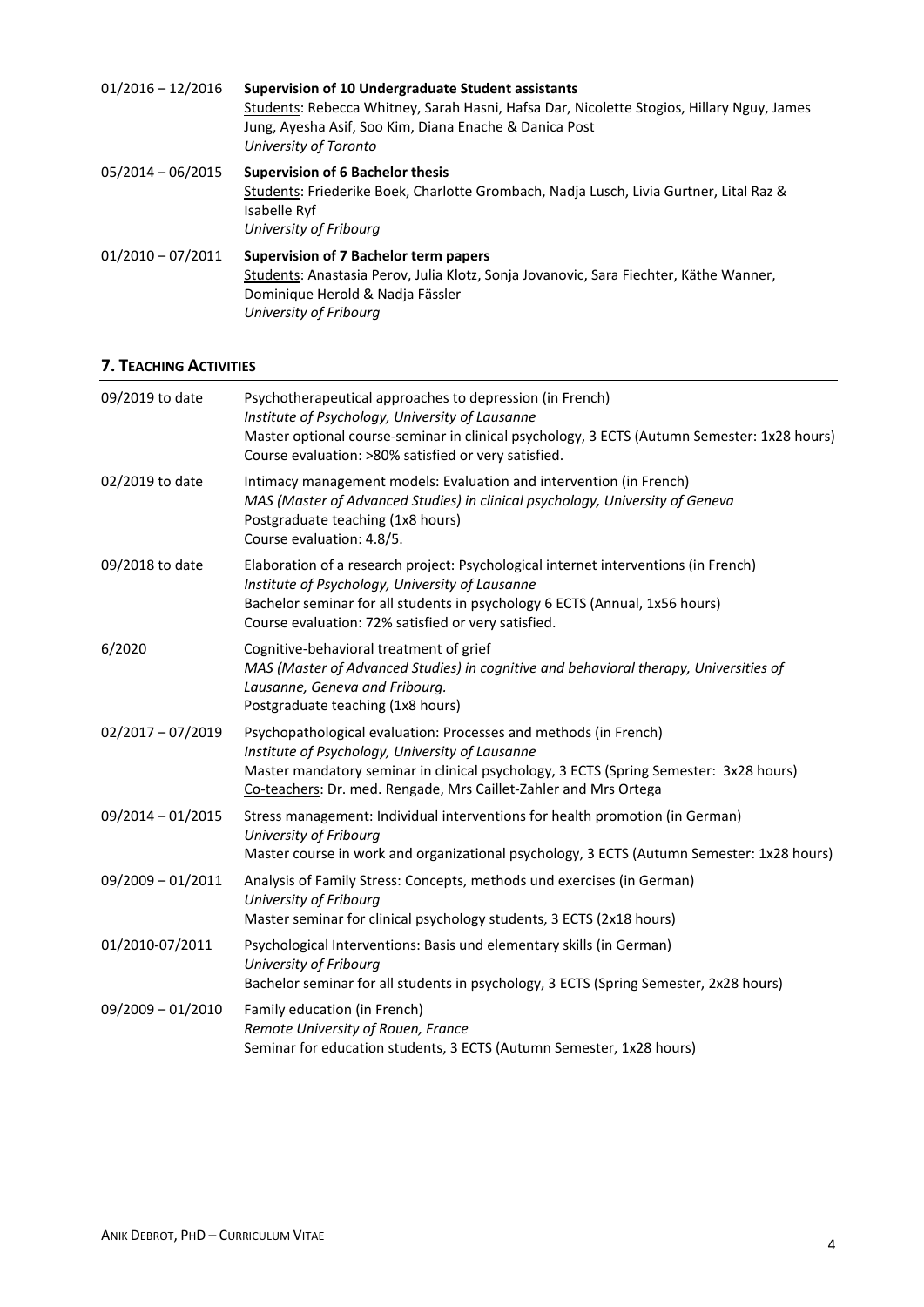## **8. MEMBERSHIPS**

| $08/2019 -$ to date | Member of the International Association for the Study of Affective Touch (IASAT) |
|---------------------|----------------------------------------------------------------------------------|
| $05/2019 -$ to date | Member of Psysolidaires                                                          |
| 10/2017 – to date   | Member of the European Society for Research on Internet Interventions (ESRII)    |
| $05/2017 -$ to date | Associate Member of the Family and Development Research Center (FADO)            |
| $04/2010 -$ to date | Member of the International Association of Relationship Research (IARR)          |
| $04/2009 -$ to date | Member of the Swiss Psychological Society (SSP-SGP)                              |
| $05/2015 -$ to 2020 | Member of the Society for Personality and Social Psychology                      |

### **9. SCIENTIFIC REVIEWING ACTIVITIES**

| $06/2021 -$ to date | Member of the Editorial Board for the Digital Mental Health (specialty section of Frontiers in<br>Digital Health and Frontiers in Psychiatry).                                                                                                                                                                                                                                                                                                                                      |                                                                                                                                                                                                                                                                                                                                                                            |  |  |
|---------------------|-------------------------------------------------------------------------------------------------------------------------------------------------------------------------------------------------------------------------------------------------------------------------------------------------------------------------------------------------------------------------------------------------------------------------------------------------------------------------------------|----------------------------------------------------------------------------------------------------------------------------------------------------------------------------------------------------------------------------------------------------------------------------------------------------------------------------------------------------------------------------|--|--|
| 11/2020 – to date   | Member of the Commission of Clincial Psychology and Psychotherapy for the Swiss<br>Universities (Kommission für Klinische Psychologie und Psychotherapie an Schweizer<br>Hochschulen; KKPP)                                                                                                                                                                                                                                                                                         |                                                                                                                                                                                                                                                                                                                                                                            |  |  |
| 03/2020-to date     | Member of the Advisory Board for the project "LEAVES, optimizing the mental health and<br>resilience of older adults that have lost their spouse via blended, online therapy"                                                                                                                                                                                                                                                                                                       |                                                                                                                                                                                                                                                                                                                                                                            |  |  |
| 01/2020-to date     |                                                                                                                                                                                                                                                                                                                                                                                                                                                                                     | Member of the Editorial Board for the Journal of Social and Personal Relationship                                                                                                                                                                                                                                                                                          |  |  |
| 04/2020-to date     | Member of the Editorial Board for the journal Personal Relationships                                                                                                                                                                                                                                                                                                                                                                                                                |                                                                                                                                                                                                                                                                                                                                                                            |  |  |
| 09/2019             | Member of the Jury for the best Master thesis poster award<br>Family and development research center, University of Lausanne                                                                                                                                                                                                                                                                                                                                                        |                                                                                                                                                                                                                                                                                                                                                                            |  |  |
| 05/2012-to date     | Ad-Hoc Reviewer for 21 scientific journals and funding facilities<br>- Archives of Sexual Behavior<br>- Biological Psychology<br>- Death Studies<br>- European Journal of Social Psychology<br>- Frontiers in Psychiatry<br>- Journal of Family Psychology<br>- Journal of Happiness Studies<br>- Journal of Medical Internet Research<br>- Journal of Nonverbal Behavior<br>- Journal of Personality and Social<br>Psychology<br>- Journal of Social and Personal<br>Relationships | - Personal Relationships<br>- Personality and Social Psychology Bulletin<br>- Perspectives on Psychological Science<br>- Plos One<br>- Psicologia: Reflexão e Crítica<br>- Psychiatry Journal<br>- Swiss Journal of Psychology<br>- Social Psychological and Personality Science<br>- Time-Sharing Experiments for the Social Sciences<br>- US National Science Foundation |  |  |

### Open-reviewed article:

Soydas, S., Smid, G. E., Goodfellow, B., Wilson, R., & Boelen, P. A. (2020). The UK National Homicide Therapeutic Service: A retrospective naturalistic study among 929 bereaved individuals. *Frontiers in Psychiatry*, *11*, Article 878. <https://doi.org/10.3389/fpsyt.2020.00878>

# **10. ORGANIZATION OF CONFERENCES AND TALKS**

| 09/2020 to date | Member of the Future Conferences Committee of the International Association for<br><b>Relationship Research (IARR)</b>                                                                                  |
|-----------------|---------------------------------------------------------------------------------------------------------------------------------------------------------------------------------------------------------|
| 01/2020         | Invitation of Dr. C. Killykelly, University of Zürich<br>"Prolonged Grief Disorder for the ICD-11: Opportunities and challenges"<br>Cognitive and Affect Regulation Lab-meeting, University of Lausanne |
| 11/2019         | Organizer of the Swiss Internet Interventions Day<br>University of Lausanne<br>https://wp.unil.ch/siid2019/                                                                                             |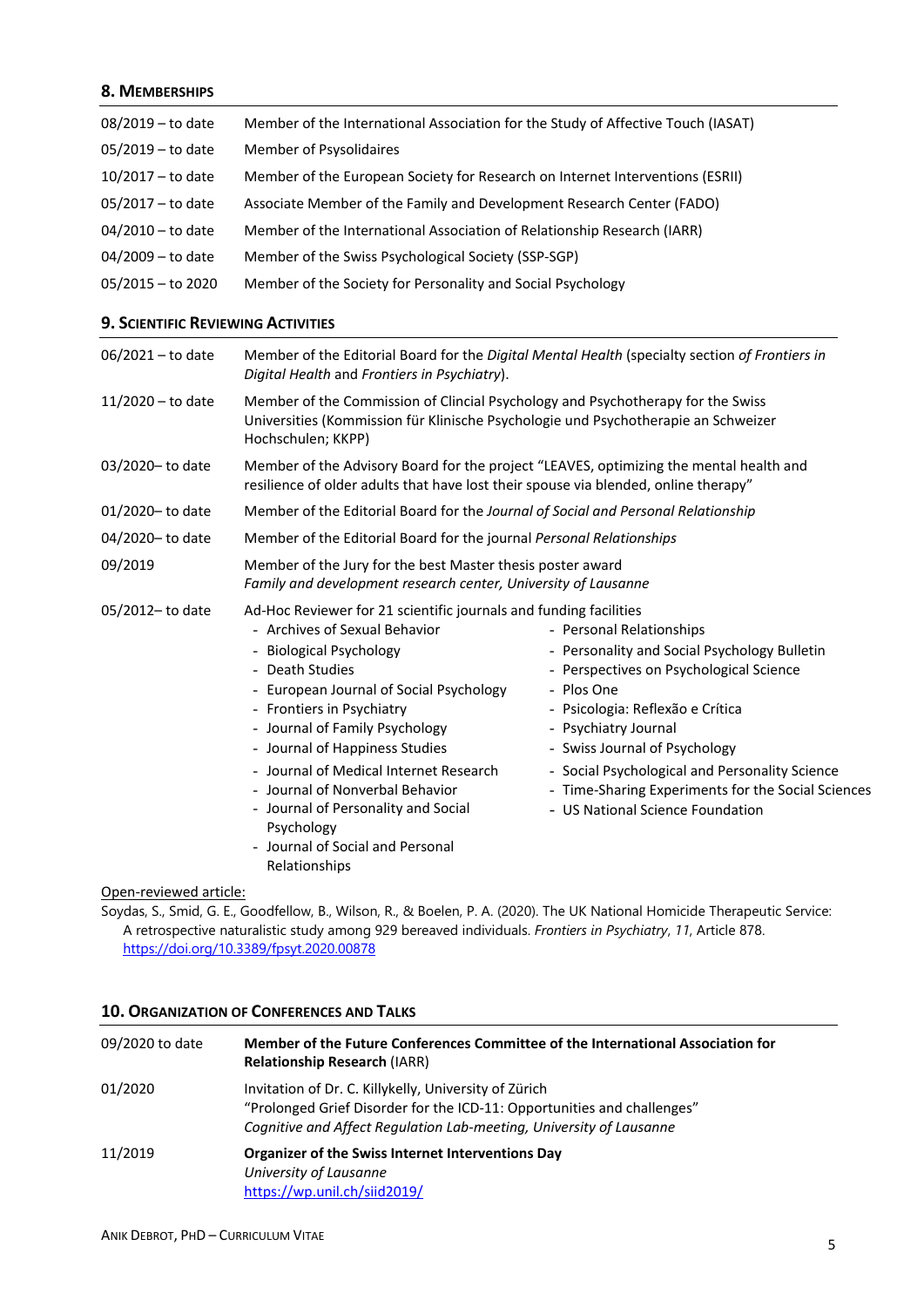| 11/2019 | Invitation of Dr. PD E. Heim, University of Zürich<br>"Cultural adaptation of internet-based interventions: From the conceptual model to empirical<br>research"<br>Cognitive and Affect Regulation Lab-meeting, University of Lausanne                                                           |
|---------|--------------------------------------------------------------------------------------------------------------------------------------------------------------------------------------------------------------------------------------------------------------------------------------------------|
| 11/2018 | Invitation of Prof. G. MacDonald, University of Toronto<br>"When good is stronger than bad: Reward and threat in the pursuit of relationships"<br>Cognitive and Affect Regulation Lab-meeting, University of Lausanne                                                                            |
| 11/2018 | Invitation of Dr PD A. B. Horn, University of Zürich, for the CARLA lab-meeting<br>It takes two to tango: interpersonal emotion regulation and adjustment in daily life<br>Cognitive and Affect Regulation Lab-meeting, University of Lausanne                                                   |
| 10/2018 | Invitation of Prof. D. Schoebi, University of Fribourg<br>Individual Emotion Dynamics and Relational Adjustment at Different Time Scales<br>Cognitive and Affect Regulation Lab-meeting, University of Lausanne                                                                                  |
| 05/2018 | Invitation of Pro. E. Impett, University of Toronto<br>"Keeping the spark alive: A communal perspective on sexuality and relationships"<br>Inauguration of the Cognitive and Affect Regulation Lab (CARLA), University of Lausanne                                                               |
| 09/2017 | Member of the Scientific Committee for the the15 <sup>th</sup> SSP-SGP Conference<br>University of Lausanne                                                                                                                                                                                      |
| 11/2011 | Invitation of Prof. M. Dagan, University of Gronigen, Netherlands<br>"It takes two to tango - The interplay between patients' emotional inhibition and partner's<br>responsiveness in couples' adaptation to cancer"<br>"Lunchtime Seminar" of the Psychology Department, University of Fribourg |

# **11. AWARD, FELLOWSHIPS & SUPPORT**

| 09/2019 | Teaching substitute grant for one semester (Spring 2020)<br>Support for "Lecturers" who received an SNF project grant<br>University of Lausanne<br>Amount granted: 12'000 CHF                                                                                                                                           |
|---------|-------------------------------------------------------------------------------------------------------------------------------------------------------------------------------------------------------------------------------------------------------------------------------------------------------------------------|
| 12/2017 | Teaching substitute grant for one semester (Spring 2018)<br>Support for "Lecturers" who apply for a SNF grant<br>University of Lausanne<br>Amount granted: 12'000 CHF                                                                                                                                                   |
| 05/2015 | Early PostDoc Mobility Grant, 2015-2016 (18 months)<br>For the project "Sexuality and well-being in couple relationships: The effect of intimacy<br>enhancing behaviors"<br><b>Swiss National Science Foundation (SNF)</b><br>Amount granted: 55'000 CHF.                                                               |
| 09/2013 | Young Scientist Award 2013 of the Swiss Society of Psychology<br>Based on the submission: Debrot, A., Cook, W. L., Perrez, M., & Horn, A. B. (2012). Deeds<br>matter: Daily enacted responsiveness and intimacy in couples' daily lives. Journal of Family<br>Psychology, 26, 617-627. https://doi.org/10.1037/a0028666 |
| 09/2010 | Support for participation to the Swiss Summerschool on Methods in the Social Sciences<br>course<br>"Multilevel models: practical applications"<br><b>Swiss National Science Foundation (SNF)</b><br>Amount granted: 750 CHF                                                                                             |

# **12. CONTINUOUS TRAINING (AFTER PHD)**

| 02/2020 | Project management for successful researchers, Dr. Carine Galli Marxer<br>REGARD, University of Fribourg (16 hours)  |
|---------|----------------------------------------------------------------------------------------------------------------------|
| 11/2019 | Superviser ses doctorant e.s. Prof. D. Philippe & Dr. M. Bosson<br>Graduate Campus, University of Lausanne (4 hours) |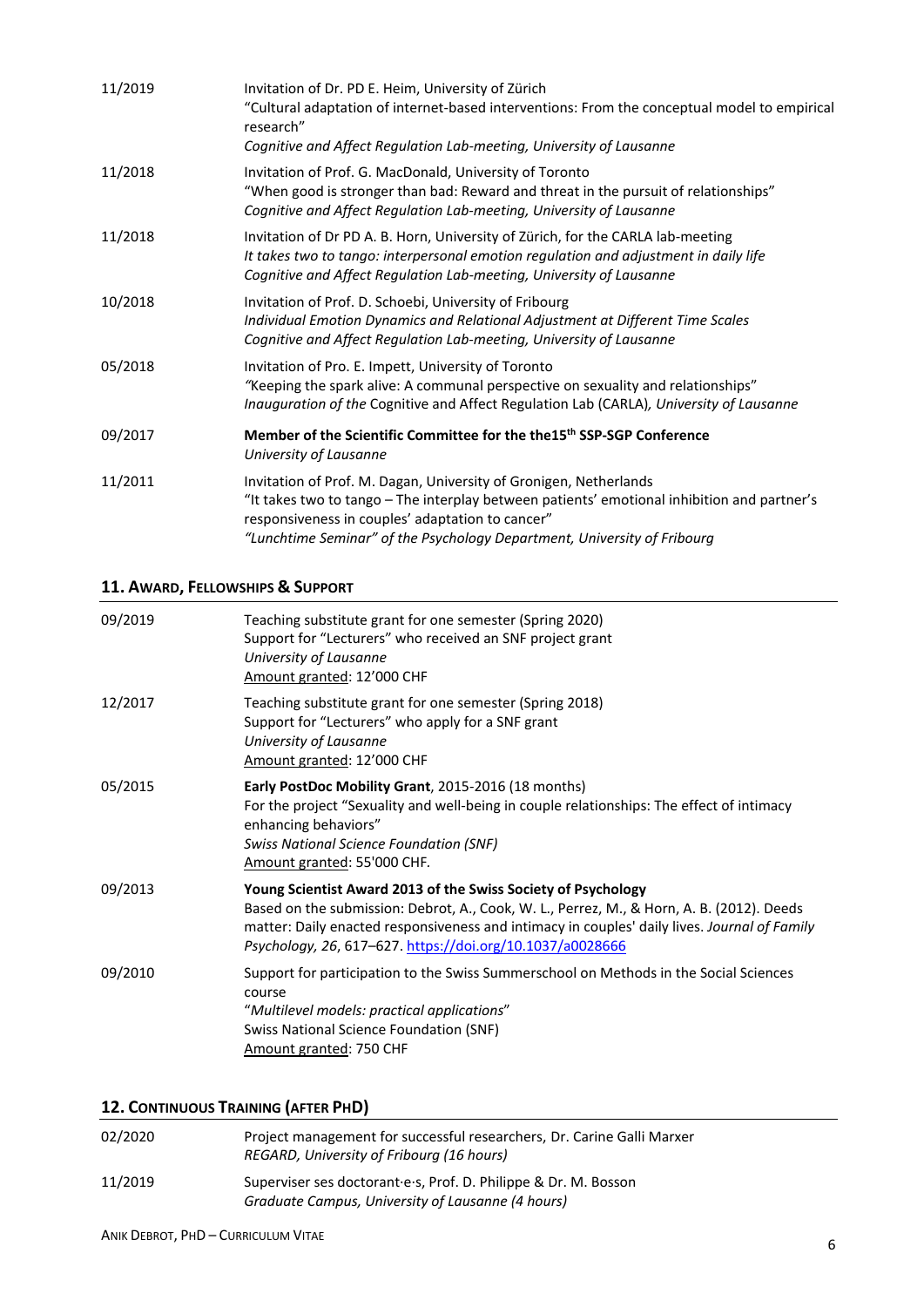| 09/2018 - 03/2019 | PROWD - PROfessional Women with Doctorates<br>6-month workshops and mentoring program<br>Equal Opportunities Office, University of Lausanne          |
|-------------------|------------------------------------------------------------------------------------------------------------------------------------------------------|
| 05/2019           | Teaching Philosophy Statement: What, why and how? M. Antille<br>Graduate Campus, University of Lausanne (4 hours)                                    |
| 02/2019           | Sensibilisation aux biais de genre dans le recrutement, Prof. M. Schmid-Mast<br>University of Lausanne (4 hours)                                     |
| 02/2019           | 2 <sup>ème</sup> Journée romande de psychologie positive<br>University of Lausanne (8 hours)                                                         |
| 09/2018           | Using the internet to provide CBT, Prof. Gerhard Andersson<br>Pre-congress workshop<br>EABCT congress 2018, Sofia, Bulgaria (8 hours)                |
| 06/2018           | Organiser et développer son enseignement<br>Centre de soutien à l'enseignement, Université de Lausanne (16 hours)                                    |
| 04/2018           | Comment publier en Open Access<br>Graduate Campus, University of Lausanne (4 hours)                                                                  |
| 01/2018           | Good Clinical Practices in Research<br>Hôpitaux Universitaires Genève (24 hours)                                                                     |
| 11/2017           | Research budget: Construction and comprehension<br>REGARD, University of Lausanne (8 hours)                                                          |
| 11/2017           | Introduction classes to the Rosen-Method for Body work<br>Swiss Center of the Rosen Method (16 hours)                                                |
| 09/2017           | Data Management Plan for the SNSF<br>Graduate Campus, University of Lausanne (8 hours)                                                               |
| 08/2017           | Site Web avec Word Press<br>Pascal Weber, University of Lausanne (4 hours)                                                                           |
| 06/2017           | Impliquer davantage les étudiant es dans les séminaires<br>Centre de soutien à l'enseignement, University of Lausanne (4 hours)                      |
| 02/2017           | 1 <sup>ère</sup> Journée romande de psychologie positive<br>University of Lausanne (8 hours)                                                         |
| 01/2017           | Daily Dyadic Diary Data Analysis. Bolger & Laurenceau, University of Zürich, 2 days                                                                  |
| 01-05/2016        | The psychology of human sexuality, Prof. MacDonald (graduate seminar)<br>University of Toronto (28 hours)                                            |
| 1/2015            | Open Science Framework workshop, Prof. Campell<br>University of Toronto (8 hours)                                                                    |
| 10/2014           | Introduction to using intensive longitudinal data to study dyadic processes, Prof. Laurenceau<br>& Prof. Schoebi<br>University of Lausanne (8 hours) |

## **13. PERSONAL COMPETENCES**

| Language Skills | Fluent (spoken and written): French, Spanish, English, and German.                                                |
|-----------------|-------------------------------------------------------------------------------------------------------------------|
| Digital Skills  | Good skills: MS Office (Word, Exel, PowerPoint, etc.), SPSS, MPlus, AMOS, MLwiN, and<br>GPower<br>Basic skills: R |

# **14. REFERENCES**

Prof. Dominik Schoebi, University of Fribourg. Tel: +41 26 300 7470. E-Mail: [dominik.schoebi@unifr.ch](mailto:dominik.schoebi@unifr.ch)

Prof. Emily Impett, University of Toronto. Tel: +1 905-560-4632. E-Mail[: emily.impett@utoronto.ca](mailto:emily.impett@utoronto.ca)

Prof. Valentino Pomini, University of Lausanne. Tel: +41 21 692 32 77. E-Mail: [valentino.pomini@unil.ch](mailto:valentino.pomini@unil.ch)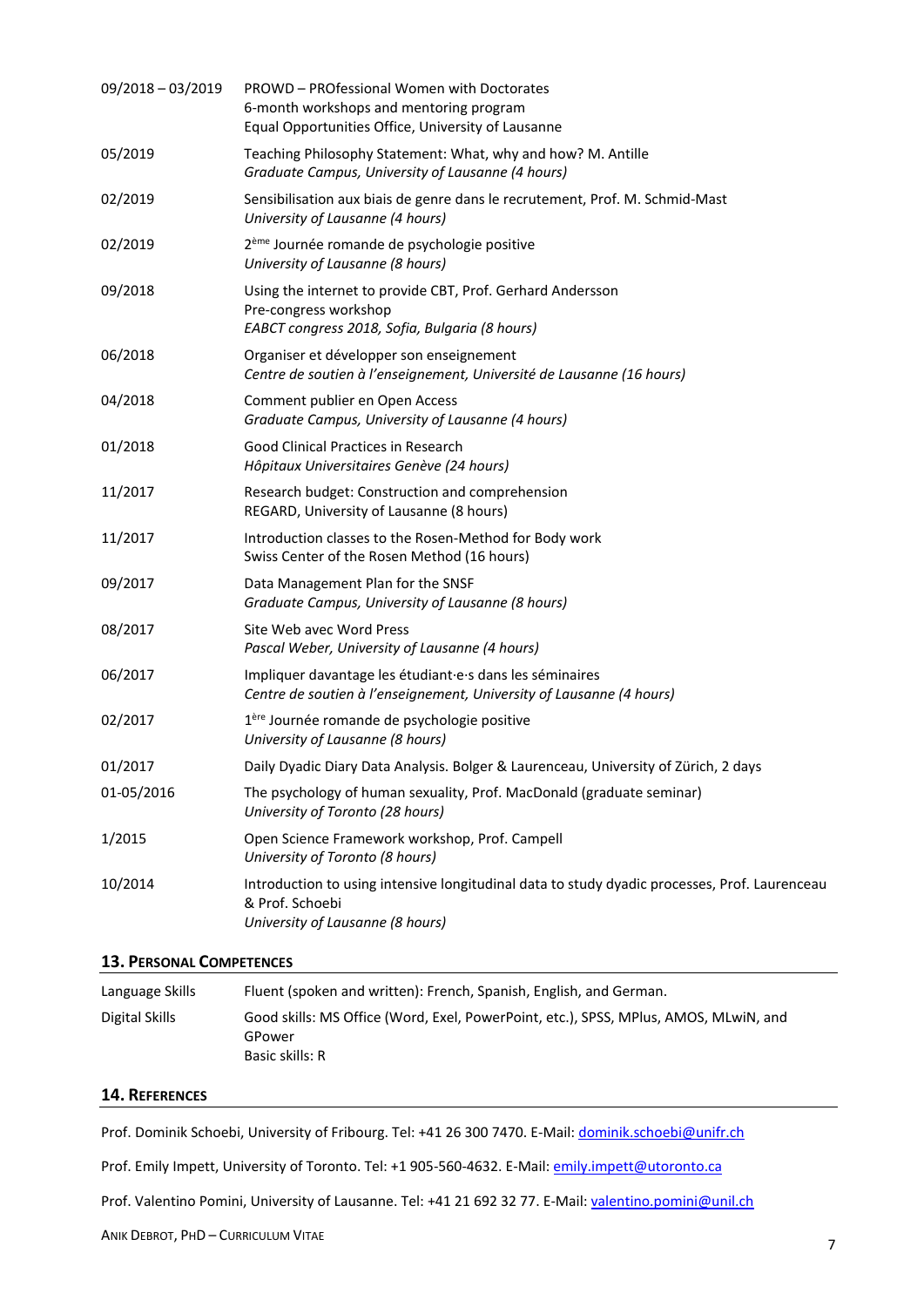### **1. PEER-REVIEWED ARTICLES**

- **Debrot, A**., Stellar, J. E., MacDonald, G., Keltner, D., & Impett, E. A. (2021). Is touch in romantic relationships universally beneficial for psychological well-being? The role of attachment avoidance. *Personality and Social Psychology Bulletin*, *47*(10), 1495–1509[. https://doi.org/10.1177/0146167220977709](https://doi.org/10.1177/0146167220977709)
- Efinger, L., **Debrot, A**., & Pomini, V. (2021). LIVIA-FR : Implémentation et évaluation d'une intervention par Internet pour des personnes francophones peinant à surmonter la perte de leur partenaire. *Annales Médico-Psychologiques, Revue Psychiatrique.* Advance online publication.<https://doi.org/10.1016/j.amp.2021.05.004>
- Berthoud, L., Efinger, L., Kheyar, M., Pomini, V., & **Debrot, A**. (2021). Hope may come from internet in times of COVID-19: Building an online programme for grief (LIVIA). *Frontiers in Psychiatry*, *12*, Article 626831. <https://doi.org/10.3389/fpsyt.2021.626831>
- Durbin, K. B., **Debrot, A.**, Karremans, J., & van der Wal, R. (2021). Can we use smart-phones to increase physical affection, intimacy and security in couples? Preliminary support from an attachment perspective. *Journal of Social and Personal Relationships*, *38*(3), 1035–1045.<https://doi.org/10.1177/0265407520970278>
- Jakubiak, B. K., **Debrot, A**., Kim, J., & Impett, E. A. (2021). Approach and avoidance motives for touch are predicted by attachment and predict daily relationship well-being. *Journal of Social and Personal Relationships, 38*(1), 256– 278[. https://doi.org/10.1177/0265407520961178](https://doi.org/10.1177/0265407520961178)
- Muise, A., Kim, J. J., **Debrot, A**., Impett, E. A., & MacDonald, G. (2020). Sexual nostalgia as a response to unmet sexual and relational needs: The role of attachment avoidance. *Personality and Social Psychology Bulletin*, *46*(11), 1538–1552.<https://doi.org/10.1177/0146167220907468>
- Joel, S., Eastwick, P. W., Allison, C. J., Arriaga, X. B., Baker, Z. G., Bar-Kalifa, E., Bergeron, S., Birnbaum, G., Brock, R. L., Brumbaugh, C. C., Carmichael, C. L., Chen, S., Clarke, J., Cobb, R. J., Coolsen, M. K., Davis, J., de Jong, D. C., **Debrot, A**., DeHaas, E. C., Derrick, J. L., Eller, J., Estrada, M. J., Faure, R., Finkel, E. J., Fraley, R. C., Gable, S. L., Gadassi, R., Girme, Y. U., Gordon, A. M., Gosnell, C. L., Hammond, M. D., Hannon, P. A., Harasymchuk, C., Hofmann, W., Horn, A. B., Impett, E. A., Jamieson, J. P., Keltner, D., Kim, J. J., Kirchner, J. L., Klewer, E. S., Kumashiro, M., Larson, G., Lazarus, G., Logan, J. M., Luchies, L. B., MacDonald, G., Machia, L. V., Maniaci, M. R., Maxwell, J. A., Mizrahi, M., Muise, A., Niehuis, S., Ogolsky, B. G., Oldham, C. R., Overall, N. C., Perrez, M., Peters, B. J., Pietromonaco, P. R., Powers, S. I., Prok, T., Pshedetzky-Shochat, R., Rafaeli, E., Ramsdell, E., Reblin, M., Reicherts, M., Reifman, A., Reis, H. T., Rhoades, G. K., Rholes, W. S., Righetti, F., Rodriguez, L. M., Rogge, R., Rosen, N. O., Saxbe, D., Sened, H., Simpson, J. A., Slotter, E. B., Stanley, S. M., Stocker, S., Surra, C., Vaughn, A. A., Vicary, A. M., Visserman, M. L., & Wolf, S. (2020). Machine learning uncovers the most robust self-report predictors of relationship quality across 43 longitudinal couples studies. *Proceedings of the National Academy of Sciences, 117,* 19061-19071. <https://doi.org/10.1073/pnas.1917036117>
- Horn, A. B., Samson, A. C., **Debrot, A**., & Perrez, M. (2019). Positive humor in couples as interpersonal emotion regulation: A dyadic study in everyday life on the mediating role of psychological intimacy. *Journal of Social and Personal Relationships, 36*, 2376–2396[. https://doi.org/10.1177/0265407518788197](https://doi.org/10.1177/0265407518788197)
- Park, Y., **Debrot, A**., Spielmann, S. S., Joel, S., Impett, E., & MacDonald, G. (2019). Distinguishing dismissing from fearful attachment in the association between closeness and commitment. *Social Psychological and Personality Science, 10*, 563–572[. https://doi.org/10.1177/1948550618768823](https://doi.org/10.1177/1948550618768823)
- **Debrot, A**., Siegler, S., Klumb, P. L., & Schoebi, D. (2018). Daily work stress and relationship satisfaction: Detachment affects romantic couples' interactions quality. *Journal of Happiness Studies, 19*, 2283–2301. <https://doi.org/10.1007/s10902-017-9922-6>
- **Debrot, A**., Meuwly, N., Muise, A., Impett, E. A., & Schoebi, D. (2017). More than just sex: Affection mediates the association between sexual activity and well-being. *Personality and Social Psychology Bulletin*, *43*, 287–299. <https://doi.org/10.1177/0146167216684124>
- **Debrot, A**., Salamin, V., Gothuey, I., & Kratzel, A. (2016). A naturalistic study of outcomes in a general psychiatry day hospital. *Swiss Archives of Neurology, Psychiatry and Psychotherapy, 167*, 245–251. <https://doi.org/10.4414/sanp.2016.00447>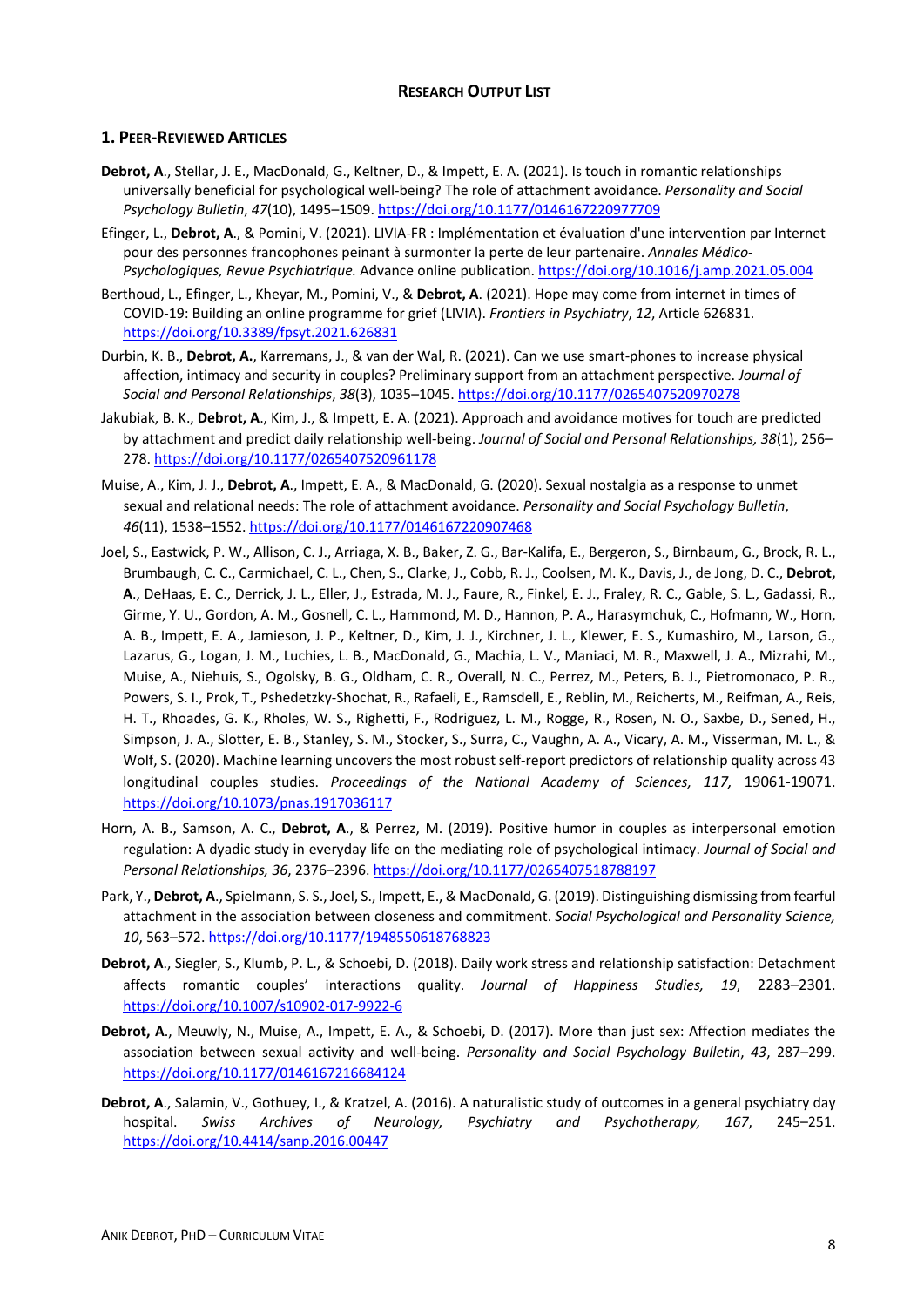- **Debrot, A.**, Schoebi, D., Perrez, M., & Horn, A. B. (2014)*.* Stroking your beloved one's white bear: Responsive touch by the romantic partner buffers the negative effect of thought suppression on daily mood. *Journal of Social and Clinical Psychology, 33,* 75–97. https://doi.org/10.1521/jscp.2014.33.1.75
- **Debrot, A**., Schoebi, D., Perrez, M., & Horn, A. B. (2013). Touch as an interpersonal emotion regulation process in couple's daily lives: The mediating role of psychological intimacy*. Personality and Social Psychology Bulletin, 39,* 1373-1385[. https://doi.org/10.1177/0146167213497592](https://doi.org/10.1177/0146167213497592)
- **Debrot, A.**, Cook, W. L., Perrez, M., & Horn, A. B. (2012). Deeds matter: Daily enacted responsiveness and intimacy in couples' daily lives. *Journal of Family Psychology, 26*, 617–627[. https://doi.org/10.1037/a0028666](https://doi.org/10.1037/a0028666)

### **2. MANUSCRIPTS IN PREPARATION**

- Balzarini, R. N., Muise, A., Zoppolat, G., Di Bartolomeo, A., Rodrigues, D. L., Alonso-Ferres, M., Urganci, B., **Debrot, A**., Pichayayothin, N. B., Dharma, C., Chi, P., Karremans, J., Schoebi, D., & Slatcher, R. B. (2020). Love in the time of Covid: Perceived partner responsiveness buffers people from lower relationship quality associated with covid-related stressors. [*Manuscript under review*]*.* <https://doi.org/10.31234/osf.io/e3fh4>
- **Debrot, A**., Kheyar, M., Efinger, L., Berthoud, L., & Pomini, V. (2021). Protocol of an RCT of two French internet interventions (LIVIA and LIVIA 2.0) for adults struggling with prolonged grief symptoms after the loss of a close one by bereavement or separation. [*Manuscript in preparation].* Institute of Psychology, University of Lausanne.
- **Debrot, A**., Klumb, P. L., Dan Glauser, E., & Stellar, J. E. (2020). Touch as a stress buffer? Gender differences in subjective and physiological responses to partner and stranger touch. [*Manuscript under revision*]. Institute of Psychology, University of Lausanne.
- Sarasin, O., **Debrot, A**., & Piquerez, M. (2020). Self-esteem and personality as predictor of coping reaction to street harassment. [*Manuscript in preparation].* Institute of Psychology, University of Lausanne.
- Teixeira e Silva, C., Cassepp-Borges, V. & **Debrot, A.** (2020). Toque e sua relação com bem-estar e satisfação com a vida - Touch and the relation with well-being and satisfaction with life. [*Submitted Manuscript*]. Departamento de Psicologia, Universidade Federal Fluminense.
- Zoppolat, G., Righetti, F. Balzarini, R., Alonso-Ferres, M., Urganci, B., Rodrigues. D., **Debrot, A**., Pichayayothin, N B., Dharma, C., Chi, P., Karremans, J., Schoebi, D., & Slatcher, R. (2020). Relationship difficulties and "technoference" during the COVID-19 pandemic. [*Manuscript under review*]. Department of Applied and Experimental Psychology, Vrije Universiteit Amsterdam.

### **3. ORAL PRESENTATIONS AT INTERNATIONAL CONFERENCES**

- **Debrot, A.,** Tissières, I., Balzarini, R., Zoppolat, G., Kheyar, M., & Slatcher, R. (2021, September). Do only the rich get richer? The benefits of affectionate touch as a function of relationship quality in the times of COVID. In F. Meier (Chair), *Expanding the view of healthy development: Adaptation to stress and well-being of individuals, couples, and children*. Paper presented at at the Congress of the European Association for Behavioral and Cognitive Therapies (EABCT), Belfast, Ireland.
- **Debrot, A.**, Carmichael, C. & Pomini, V. (2021, August). Affectionate touch avoidant attachment, and depression. In **A. Debrot** (Chair), *Clinically relevant resilience and risk factors for couples: Insights from diverse methodological perspectives*. Paper presented at the International Association for Relationship Research (IARR) Virtual Conference.
- Efinger, L., **Debrot, A.**, & Pomini, V. (2021, July). *Évaluation d'une e-intervention pour les personnes ayant des difficultés à surmonter la perte du conjoint.* Paper presented at the 11e congrès de l'Association Francophone de Psychologie de la Santé (AFPSA), Paris, France.
- Berthoud, L., Efinger, L., Kheyar, M., **Debrot, A.**, & Pomini, V. (2021, June). Dealing with interpersonal loss: The case of a French-speaking internet-based intervention. In V. Pomini (Chair), *Healing psychological distress through new technology-based interventions*. Paper presented at the Society for the Exploration of Psychotherapy Integration (SEPI) 37<sup>th</sup> Annual Meeting, Virtual Format.
- Cassepp-Borges, V., Gonçalves Teixeira, C., & **Debrot, A.** (2019, October). *O toque como preditor da satisfação com a vida e com o relacionamento.* Paper presented at the Annual Meeting of Brazilian Society of Psychology, João Pessoa, Brazil.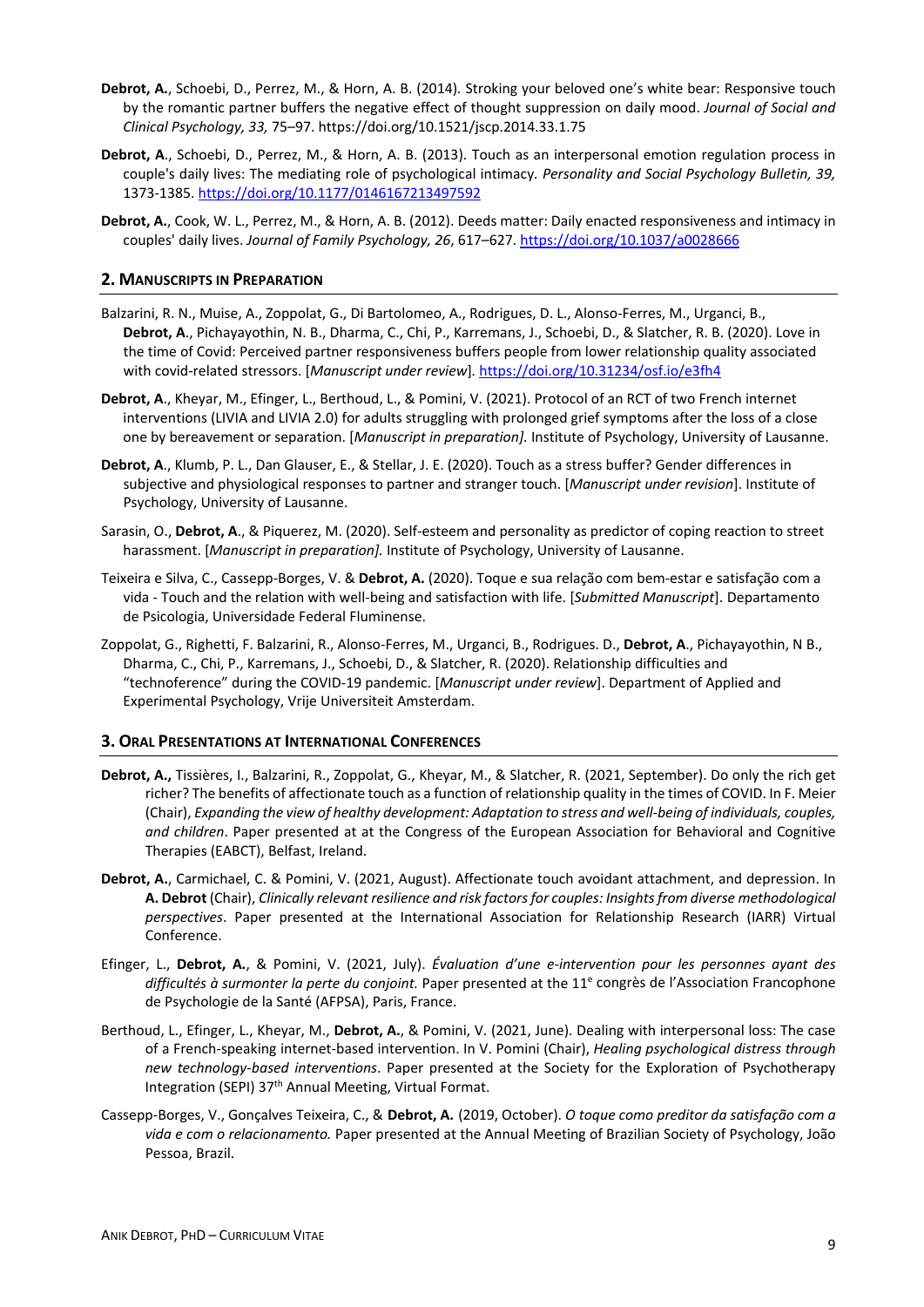- Efinger, L., **Debrot, A.,** & Pomini, V. (2019, September). *An online unguided French-speaking intervention for bereaved or separated people: Results from a pilot study.* Paper presented at the Society for Psychotherapy Research 5th joint European & UK Chapters conference, Krakow, Poland.
- Efinger, L., **Debrot, A.,** & Pomini, V. (2019, September). LIVIA-FR: An online unguided intervention for people struggling with interpersonal loss. In M. Ghassemi, M. Neysari & A. Horn, (Chairs), *Affective interdependence: Your outcomes shape my experience*. Paper presented at the 16th conference of the Swiss Psychological Society, Bern, Switzerland.
- **Debrot, A.**, & Pomini, V. (2019, July). *A touch that feels blue: Depression and touch in romantic relationships.* Paper presented at the International Association for Relationship Research (IARR) Mini-conference, Brighton, UK.
- Efinger, L., **Debrot, A**., & Pomini, V. (2019, July). *LIVIA-FR: An online unguided self-help intervention for people struggling with interpersonal loss.* Paper presented at the International Association for Relationship Research (IARR) Mini-conference, Brighton, UK.
- **Debrot, A.**, Stellar, J., MacDonald, G., Keltner, D. & Impett, E. A. (2019, February). Is touch in romantic relationships universally beneficial for well-being? Exploring the role of avoidant attachment style. In C. Carmichael (Chair), *Affectionate touch in romantic relationships: Cause, consequence, and context.* Paper presented at the Annual Convention of the Society for Personality and Social Psychology (SPSP), Portland, USA.
- **Debrot, A.,** Klumb, P. L., & Stellar, J. E. (2018, July). Touch to regulate emotions: Different subjective and physiological responses to partner and stranger touch in men and women. In A. K. Farrell & R. E. Jones (Chairs), *Close relationships as the foundation of emotion regulation*. Paper presented at the conference of International Association for Relationship Research (IARR), Fort Collins, Colorado, USA
- **Debrot**, A., Stellar, J., MacDonald, G., Horn A. B., & Impett, E. A. (2017, September). Touch and well-being in romantic relationships: Do avoidantly attached individuals benefit less from touch? In N. El Ghaziri & **A. Debrot** (Chairs), *Couple relationships processes and well-being: A blessing that can turn into a curse.* Paper presented at the 15<sup>th</sup> conference of the Swiss Psychological Society, Lausanne, Switzerland.
- **Debrot, A**., Stellar, J., MacDonald, G., Horn A. B., & Impett, E. A. (2017, June). Touch and well-being: Do avoidantly attached individuals react differently to touch? In **A. Debrot** (Chair), *Attachment style in romantic relationships: Understanding and supporting the insecure*. Paper presented at the International Association for Relationship Research (IARR) 2017 conference, Syracuse, NY, USA.
- **Debrot**, A., Stellar, J., MacDonald, G., Horn A. B., & Impett, E. A. (2017, March). Attachment insecurity diminishes the positive association of touch with well-being in couples. In R. B. Slatcher (Chair*), Relationship Science at the Cutting Edge: Links Among Close Relationships, Health and Well-Being.* Paper presented at the International Convention of Psychological Science (ICPS), Vienna, Austria.
- **Debrot**, A., Meuwly, N., Muise, A., Impett, E. A., & Schoebi, D. (2016, September). *"Sleeping" together, happy together: Affection mediates the association between sexual activity and well-being*. Paper presented at the 2016 Canadian Sex Research Forum (CSRF) Annual Meeting. Québec City, Canada.
- **Debrot**, A., Meuwly, N., Muise, A., Impett, E. A., & Schoebi, D. (2016, July). *"Sleeping" together, happy together: Affection mediates the association between sexual activity and well-being.* Paper presented at the International Association for Relationship Research (IARR) 2016 conference, Toronto, Canada.
- Horn, A. B., **Debrot**, A, & Perrez, M. (2016, July). *Interpersonal correlates of intrapersonal rumination in daily life: Actor and partner effects on changes in psychological intimacy.* Paper presented at the International Association for Relationship Research (IARR) 2016 conference, Toronto, Canada.
- **Debrot**, A., Kroupi, E., & Klumb, P. L. (2016, May). Touch as a stress-buffering mechanism in couples: The moderating effect of attachment insecurity. In A. B. Horn & A. Debrot, *Paarprozesse und psychische Gesundheit: Beiträge der Paarforschung zur Klinischen Psychologie*. Paper presented at the 34. Symposium der Fachgruppe Klinische Psychologie und Psychotherapie der DGPs, Bielefeld, Germany.
- **Debrot**, A., Meuwly, N., & Schoebi, D. (2015, September). Sex and affectionate moments as emotion regulation: A daily diary study of young parents. In N. Meuwly & D. Schoebi (Chairs), *Interactions in intimate relationships: It is all about quality*. Paper presented at the Congress of the Swiss Psychological Society, Geneva, Switzerland.
- **Debrot**, A., Siegler, S., Klumb, P. L., & Schoebi, D. (2015, September). *Daily affective interpersonal consequences of psychological detachment from work: The moderating role of intimacy.* In M. E. Debus & L. L. Meier (Chairs), Work and rest: New insights into research on job stress and recovery from work. Paper presented at the Congress of the Swiss Psychological Society, Geneva, Switzerland.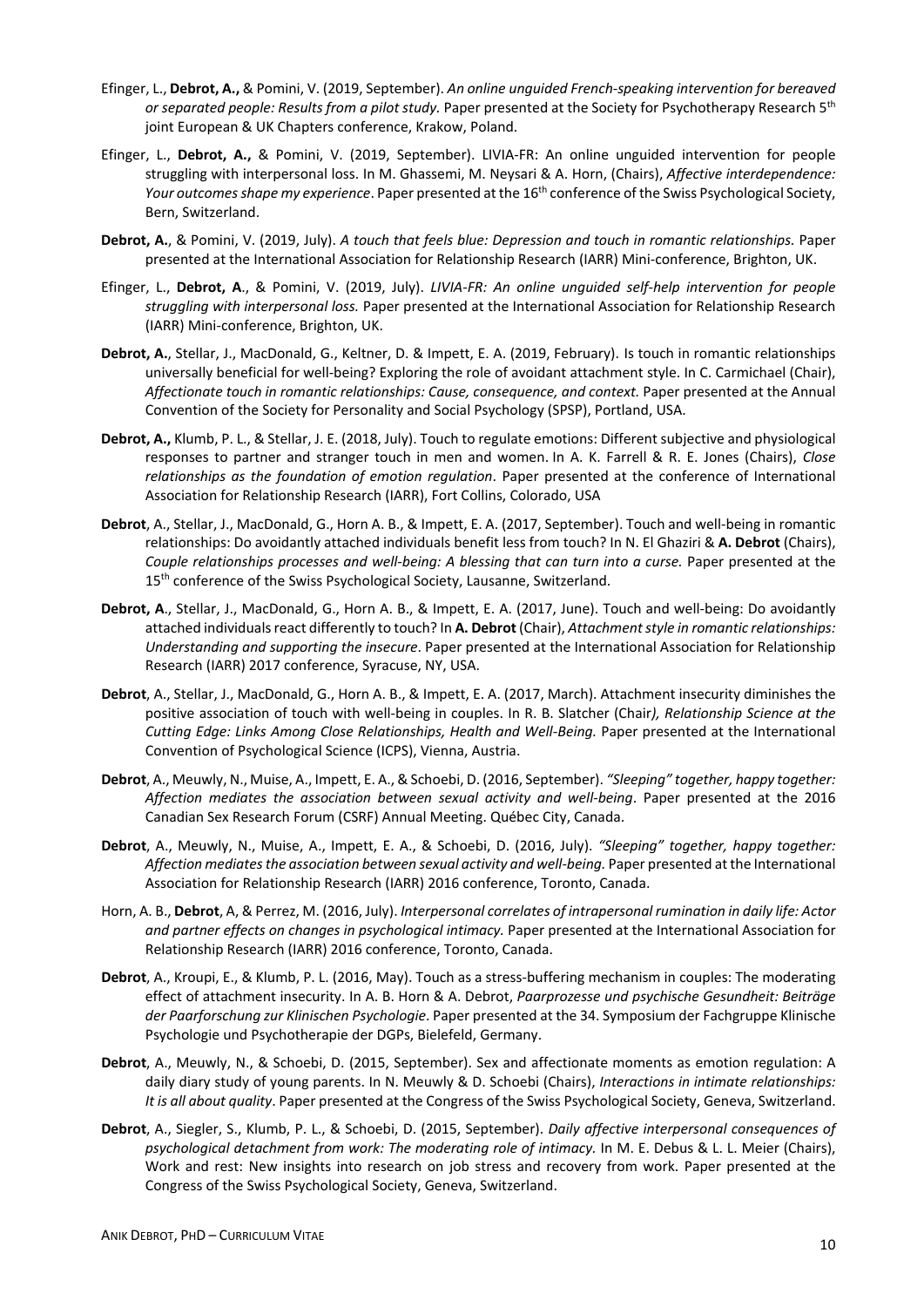- **Debrot**, A., & Klumb, P. L., (2015, June). *Touch as a stress-buffering mechanism in couples: The moderating effect of social anxiety.* Paper presented at the IARR Mini-Conference: Relationships, Health and Wellness. Rutgers University, New Brunswick, New Jersey (USA).
- **Debrot**, A., Cook, W. L., Perrez, M., & Horn, A. B. (2013, September). *Deeds matter: Daily enacted responsiveness and intimacy in couples' daily lives.* Paper presented at the Congress of the Swiss Psychological Society, Talk of the Young Scientist, Basel, Switzerland.
- **Debrot**, A., Schoebi, D., Perrez, M., & Horn, A. B. (2013, September). *Touch as an interpersonal emotion regulation process in couples' daily lives: The mediating role of psychological intimacy.* Paper presented at the Congress of the Swiss Psychological Society, Basel, Switzerland.
- Horn, A.B., **Debrot, A**., & Perrez, M. (2012, August). *Momentary affect and self-disclosure: Health effects in daily life.* Paper presented at the 26th Conference of the European Health Psychology Society (EHPS), Prague, Czech Republic.
- **Debrot, A**., Schoebi, D., Perrez, M., & Horn, A. B. (2012, July). *Responsive touch as an interpersonal emotion regulation process in the daily life of couples: The mediating role of intimacy*. Paper presented at the International Association for Relationship Research Conference, Chicago, USA.
- **Debrot, A**., Horn, A. B., Perrez, M., & Reicherts, M. (2010, July). *The role of visible responsiveness and its perception on intimacy feelings of romantic partners*. Paper presented at the International Association for Relationship Research (IARR) Conference, Herzliya, Israel.
- Horn, A.B., **Debrot, A**., Molina, L., Reicherts, M. & Perrez, M. (2009, September). *For better, for worse: Mental health and intra- and interpersonal emotion regulation in romantic relationships.* Paper presented at the European Health Psychology Society (EHPS), Track: Stress, emotion, coping, and health. Pisa, Italy.
- Horn, A.B., **Debrot, A**., Molina, L., Reicherts, M. & Perrez, M. (2009, August). *Daily interpersonal emotion regulation and depression in couples.* Paper presented at the 11th Congress of the Swiss Psychological Society. Neuchâtel, Switzerland
- Horn, A.B., **Debrot, A.**, Molina, L., Reicherts, M. & Perrez, M. (2009, August). Interpersonal emotion regulation and daily affect. In P. Wilhelm (Chair), *Social determinants of affective experiences in couples' daily life*. Paper presented at the International Society for Research on Emotion (ISRE) Conference, Leuven, Belgium.
- Horn, A.B., **Debrot, A**., Molina, L., Reicherts, M. & Perrez, M. (2009, June). *For better, for worse: Interpersonal emotion regulation in couples.* Paper presented at the 1. Conference of the Society of Ambulatory Assessment in Personality and Social Psychology. Greifswald, Germany

### **5. POSTERS PRESENTATIONS AT INTERNATIONAL CONFERENCES**

- Kheyar, M., **Debrot, A.**, Efinger, L., Berthoud, L. & Pomini, V. (2021, July). *Une e-intervention centrée sur la mémoire autobiographique pour les difficultés liées à une perte interpersonnelle.* Poster presented at the 11<sup>e</sup> congrès de l'Association Francophone de Psychologie de la Santé (AFPSA), Paris, France.
- Ergun, D., Buyukcan-Tetik, A., & **Debrot, A**. (2021, May). *Touching the grief: Does affectionate touch protect intimacy in bereaved parents?* Poster presented at the 2021 Association for Psychological Science Virtual Convention.
- **Debrot, A.**, Efinger, L., Kheyar, M., Berthoud, L. & Pomini, V. (2020, July). *Enhancing the efficacy and adherence rate of a French unguided internet intervention for people struggling with the death of or separation from a loved one.* Poster presented at the 28th European Congress of Psychiatry, Madrid, Spain.
- Efinger, L., **Debrot, A.**, & Pomini, V. (2020, July). *Testing the feasibility and efficacy of an unguided internet intervention for people who struggle to overcome the loss of a significant one.* Poster presented at the 28<sup>th</sup> European Congress of Psychiatry, Madrid, Spain.
- Froidevaux, N., Campos, B., Yunusova, A., Dumont, L., and **Debrot, A.** (2019, March*). Does negative touch predict relationship quality? The moderating role of attachment anxiety.* Poster presented at the International Convention of Psychological Science (ICPS), Paris, France
- Efinger, L., **Debrot, A**., & Pomini, V. (2018, September). *Measuring heart rate variability with smart wearable sensors on bereaved people ongoing an unguided online intervention.* Poster presented at the 48th Annual Congress of the European Association for Behavioral and Cognitive Therapies, Sofia, Bulgaria.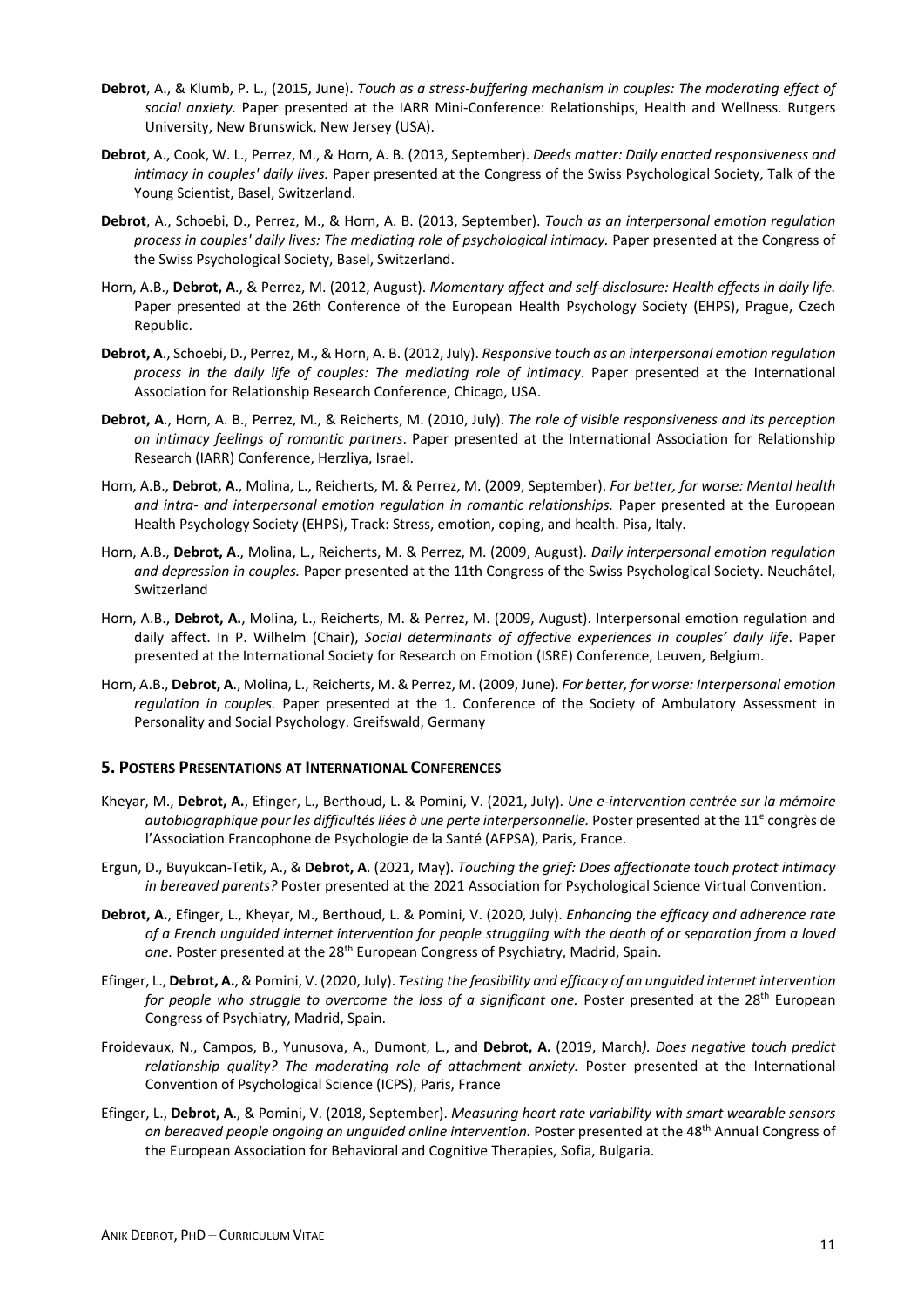- **Debrot, A**., Efinger, L., & Pomini, V. (2018, September). *LIVIA-FR: An online unguided self-help intervention for people struggling with interpersonal loss.* Poster presented at the 48th Annual Congress of the European Association for Behavioral and Cognitive Therapies, Sofia, Bulgaria.
- **Debrot, A**., Efinger, L., Dunand, N., & Pomini, V. (2018, April). *LIVIA-FR: An online unguided self-help intervention for people struggling with interpersonal loss.* Poster presented at the 5th European Society for Research on Internet Interventions (ESRII) conference. Dublin, Ireland.
- **Debrot, A**., Brodbeck, J., Berger, T., Znoj, H., & Pomini, V. (2017, September). *LIVIA-FR: A French online therapeutic intervention for adults having difficulties to deal with the loss of their romantic partner.* Presentation at the 15<sup>th</sup> Swiss Psychological Society Conference, Lausanne, Switzerland.
- Brodbeck, J., Strub, R., Durrer, L., Biesold, N., **Debrot, A.**, Pomini, V., Bergamaschi, V., Gsponer, D., Berger, T., Znoj, H. (2017, September). *LIVIA: Effects of an internet-based self-help intervention for older adults after bereavement or divorce*. Presentation at the 15th Swiss Psychological Society Conference, Lausanne, Switzerland.
- **Debrot, A.**, Meuwly, N., Muise, A., Impett, E. A., & Schoebi, D. (2016, January). *"Sleeping" together, happy together:*  Affection mediates the association between sexual activity and well-being. Poster presented at the Annual Convention of the Society for Personality and Social Psychology (SPSP). San Diego, USA.
- **Debrot, A.**, Meuwly, N., & Schoebi, D. (2015, July). *Sex and loving moments as emotion regulation: A daily diary study of young parents.* Poster presented at the Conference of the International Society for Research on Emotions (ISRE). University of Geneva, Switzerland.
- **Debrot, A.**, Clément, O., Kratzel, A. (2012). *Characteristics of patients with a Borderline personality disorder in a day*  hospital. Poster presented at the 42<sup>nd</sup> Congress of the European Association for Behavioral and Cognitive Therapies, Geneva, Switzerland.
- **Debrot, A.**, Perrez, M., Horn, A. B. (2011). *Stroking your white bear: The interplay of thoughts suppression and physical responsiveness on couples' daily mood.* Poster presented at the International Meeting of the Society of Psychotherapy Research, University of Bern, Switzerland.
- Horn, A. B., Samson, A., **Debrot, A**., Reicherts, M., & Perrez, M. (2010, September). *Daily use of humor as interpersonal emotion regulation: Laughing together, healthy together?* Poster presented at the 24<sup>th</sup> Annual Conference of the European Health Psychology Society (EHPS), Cluj-Napoca, Romania.
- **Debrot, A.**, Horn, A. B., Perrez, M., & Reicherts, M. (2010). *The role of visible responsiveness and its perception on intimacy feelings of romantic partners.* Poster presented at the Stress and Coping in Close Relationships Conference, University of Zürich, Switzerland.
- **Debrot, A**., Reicherts, M., Maggiori, C., Walther, T., & Hulmann, C. (2009, August*). Daily affectivity in young olds: The influence of the practice of yoga*. Poster session presented at the International Society for Research on Emotion (ISRE) 2009 Conference, Leuven, Belgium.
- **Debrot, A.**, Horn, A. B., Molina, L., Perrez, M., & Reicherts, M. (2009, May). *Dankbarkeit und psychische Intimität bei Paaren: Aktor- und Partnerzusammenhänge*. Poster session presented at the 6. Workshopkongress für Klinische Psychologie und Psychotherapie, Zürich, Switzerland.
- Horn, A.B., **Debrot, A.,** Molina, L., Reicherts, M. & Perrez, M. (2009, May). *Interpersonelle Emotionsregulation und depressive Symptome bei Paaren*. Poster presented at the Workshopkongress der Fachgruppe Klinische Psychologie der DGPs. Zürich, Switzerland.
- **Debrot, A.**, Horn, A. B., Molina, L., Perrez, M., & Reicherts, M. (2009). *Intra- and interpersonal emotion regulation: Actor and partner effects on daily feelings of intimacy.* Poster presented at the Annual Research Forum of the NCCR-Affective Science, Geneva, Switzerland.
- **Debrot, A.**, Horn, A.B., Molina, L., Perrez, M. & Reicherts, M. (2009, March). *Intra- and Interpersonal Emotion Regulation: Actor and Partner Effects on Daily Feelings of Intimacy.* Poster presented at the Annual Research Forum of the NCCR - Affective Science, Geneva, Switzerland.
- Horn, A.B., **Debrot, A**., Molina, L., Reicherts, M. & Perrez, M. (2009, August). *Vermeidende intra- und interpersonelle Emotionsregulation und seelische Gesundheit.* Paper presented at the Fachgruppentagung Gesundheitspsychologie der DGPs. Zürich, Switzerland.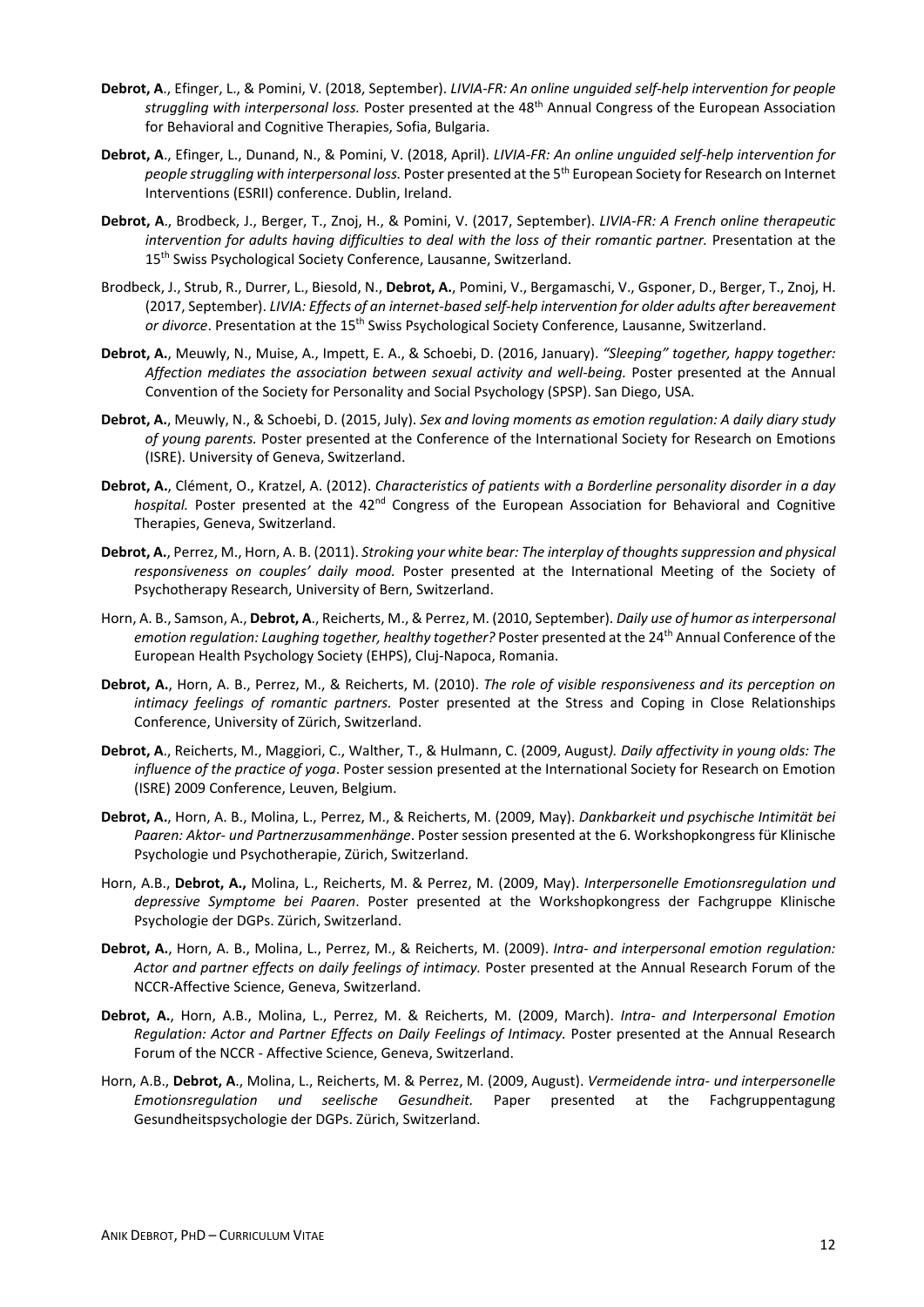#### **6. OUTREACH ACTIVITIES**

- **Debrot, A.**, Efinger, L., Kheyar, M., Berthoud, L. & Pomini, V. (2019, November). *LIVIA-FR : Two French unguided interventions for people struggling with interpersonal loss.* Paper presented at the Swiss Internet Intervention Day, University of Lausanne, Switzerland.
- **Debrot, A**. (2019, April). *L'amour à fleur de peau : La science vous dit si les câlins font du bien [Video].* TEDx Fribourg conference. [www.youtube.com/watch?v=Jwf9Vjd8gfk](http://www.youtube.com/watch?v=Jwf9Vjd8gfk)
- Dumont, L. & **Debrot, A.** (2019, March). *Toucher, bien-être et couple : Et si les Latinos détenaient la clé ?* Lab-meeting of the Cognitive and Affective Regulation Laboratory (CARLA). University of Lausanne, Switzerland.
- **Debrot, A.** & Siegrist, R. (2019, February). *Vers une intimité joyeuse: Bienfaits et outils tirés de la psychosexologie positive.* Workshop presented at the Second French-speaking Swiss Day of Positive Psychology, University of Lausanne, Switzerland.
- Fasolin, M., Ferrari, A., Heurtault, S., Martin, V. & **Debrot, A.** (2018, September). *Toucher, styles interactionnels et dépression dans le couple.* Lab-meeting of the Cognitive and Affective Regulation Laboratory (CARLA). University of Lausanne, Switzerland.
- **Debrot, A**. (2018, May). *Touch to regulate emotions: Gender differences in subjective and physiological responses to partner and stranger touch.* Invited talk at the Lunchtime Seminars, Department of Psychology, University of Fribourg. Fribourg, Switzerland.
- **Debrot, A.** (2018, March). *Piel a piel: Cómo el contacto físico con su pareja contribuye a su bienestar [Video].* TEDx PuraVida, Costa-Rica[. tedxpuravida.org/charlas/piel-a-piel/](https://tedxpuravida.org/charlas/piel-a-piel/)
- **Debrot, A**., Salamin, V., Gothuey, I., & Kratzel, A. (2017, October). *A naturalistic study of outcomes in a general psychiatry day hospita*l". Invited workshop leader at the Annual meeting of the Schweizerische Gesellschaft für Psychiatrische und Psychotherapeutische Tageskliniken, Rheinfelden, Switzerland.
- **Debrot, A.** (2017, February). *Ces liens qui nous unissent: L'importance de l'affection non-verbale dans le couple.* Labmeeting of the Cognitive and Affective Regulation Laboratory (CARLA). University of Lausanne, Switzerland.

#### **7. SELECTION OF MEDIA MENTIONS**

- Baumgartner, K. (2020, February 13). Et la tendresse bordel ! [TV interview]. *Fribourg fait maison – La Télé*. <https://latele.ch/emissions/fribourg-fait-maison/fribourg-fait-maison-s-2020-e-5?s=2>
- Biber, P. (2018, September 3). Bitte berühren [TV interview]. *Puls - SFR (Schweizer Radio und Fernsehen)*. [www.srf.ch/news/panorama/gesunde-streicheleinheiten-bitte-beruehren](https://www.srf.ch/news/panorama/gesunde-streicheleinheiten-bitte-beruehren)
- Délétroz, S. (2019, April, 9). Le développement des thérapies psychologiques en ligne [Radio Interview]. *CQFD – RTS La 1ere*.<https://www.rts.ch/play/radio>
- Dépraz, C. (2020, March 27). Quand on ne peut plus se toucher [Audio podcast]. *La vie aux temps du coronavirus.* [https://www.rts.ch/play/radio/la-vie-aux-temps-du-coronavirus/audio/episode-6--quand-on-ne-peut-plus](https://www.rts.ch/play/radio/la-vie-aux-temps-du-coronavirus/audio/episode-6--quand-on-ne-peut-plus-toucher?id=11200275)[toucher?id=11200275](https://www.rts.ch/play/radio/la-vie-aux-temps-du-coronavirus/audio/episode-6--quand-on-ne-peut-plus-toucher?id=11200275)
- Dubin, L. (2019, October 30). Instagram se réinvente en thérapeute du cœur. *Le Temps*. <https://www.letemps.ch/societe/instagram-se-reinvente-therapeute-coeur>
- Ferrari, P. (2020, March 28). Le coronavirus chamboule même les derniers adieux. *Le Nouvelliste*. [https://www.lenouvelliste.ch/dossiers/coronavirus/articles/le-coronavirus-chamboule-meme-les-derniers](https://www.lenouvelliste.ch/dossiers/coronavirus/articles/le-coronavirus-chamboule-meme-les-derniers-adieux-923098)[adieux-923098](https://www.lenouvelliste.ch/dossiers/coronavirus/articles/le-coronavirus-chamboule-meme-les-derniers-adieux-923098)
- Hammond, C. (2017, March 9). Why does sex make us happy? *Health Check – BBC News World Service*. <https://www.bbc.co.uk/programmes/p04wb1sx>
- Irmer, J. (2015, January 28). So erzeugt unser Nervensystem wohlige Gefühle. *Aargaurer Zeitung.* [https://www.aargauerzeitung.ch/leben/gesundheit/so-erzeugt-unser-nervensystem-wohlige-gefuehle-](https://www.aargauerzeitung.ch/leben/gesundheit/so-erzeugt-unser-nervensystem-wohlige-gefuehle-128775000)[128775000](https://www.aargauerzeitung.ch/leben/gesundheit/so-erzeugt-unser-nervensystem-wohlige-gefuehle-128775000)
- LaMotte, S. (2017, May 25). Want more affection in your relationship? Have more sex. *CNN Health*. <https://edition.cnn.com/2017/05/25/health/sex-affection-couple-study/index.html>
- Moses, S. (2017, July 12). Why sex is good for you. *Love matters.* [https://lovematters.in/en/making-love/why-sex-is](https://lovematters.in/en/making-love/why-sex-is-good-for-you)[good-for-you](https://lovematters.in/en/making-love/why-sex-is-good-for-you)